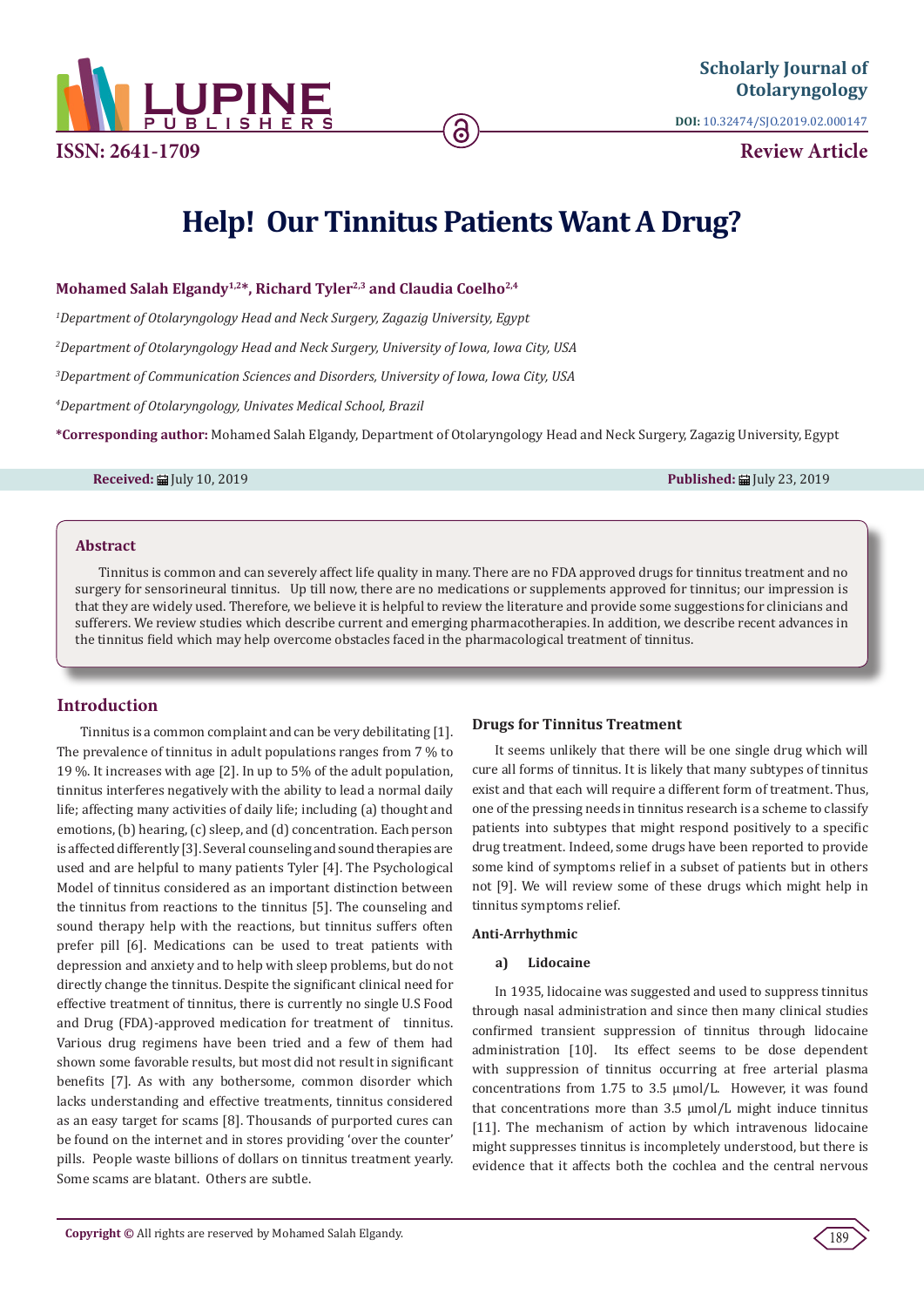system [7]. It is used as local anesthetic and anti-arrhythmic, it acts mainly through binding to fast voltage-gated sodium channels, reducing the magnitude of the sodium current during depolarization [12]. It also affects calcium, potassium, and glycine-evoked chloride currents [13]. Since the effects of lidocaine are short lived and due to its potentially life-threatening side effects, like cardiac arrhythmia, drowsiness, dizziness, confusion, and restlessness; lidocaine is not an option for long-term treatment. Oral analogues of lidocaine such as tocainide have been evaluated as a potential long-term therapy for tinnitus. However, several randomized, controlled studies found that tocainide had little benefit for tinnitus [14]. A nonsterile patch (Lido PAIN TV, EPI Cept) has been developed for delivery of lidocaine applied over preauricular skin. Its clinical efficacy is under clinical trial. It is produced under the pharmaceutical company EPI Cept which has less systemic concentrations than intravenous lidocaine which is needed to suppress tinnitus [5].

#### **Anti-Depressants**

The tricyclic antidepressants nortriptyline, amitriptyline and trimipramine have been investigated for the treatment of tinnitus. Beside their antidepressant properties, tricyclics have been shown to be highly efficient for the treatment of chronic pain, which is of interest in view of the proposed etiological similarities between tinnitus and neuropathic pain [16]. Examples of tricyclic antidepressant which can be used for tinnitus include (amitriptyline, trimipramine, and nortriptyline), the latter found to inhibits mainly the reuptake of norepinephrine and to a lesser extent serotonin, whereas amitriptyline inhibits the reuptake of serotonin and noradrenaline almost equally, on the other hand trimipramine differs in its mode of action from other tricyclic antidepressants in that it blocks postsynaptic dopamine and serotonin receptors [17]. From all tricyclic antidepressants, nortriptyline is worth noting. Sullivan et al. [18] reported smallscale, single blind placebo-washout study involving patients with severe tinnitus and major depression, nortriptyline significantly reduced depression and tinnitus loudness (10 dB reduction) in some. In a follow-up double blind placebo- controlled study involving subjects with severe tinnitus and severe depression or depressive symptoms, nortriptyline significantly reduced depression scores, tinnitus disability scores, and tinnitus loudness (6.4 dB reduction) relative to a placebo [19]. They concluded that there was a significant correlation between the reduction in tinnitus disability scores and depression scores, suggesting that nortriptyline is effective in reducing tinnitus loudness and severity in severely depressed tinnitus patients. There was less benefit in non-depressed individuals [20].

#### **a) Amitriptyline**

Bayar et al. [21] reported a study (n= 37) to compare amitriptyline with placebo and found after 6 weeks of 100 mg amitriptyline, a significant reduction of tinnitus complaints and tinnitus loudness compared to the placebo group. Podoshin et al. [22] reported another study (n=225), where amitriptyline was compared with biofeedback, and 27.5% of patients reported improvement with amitriptyline while 43.5% reported improvement with biofeedback revealing the superiority of biofeedback.

#### **b) Trimipramine**

Mihail et al. [23] evaluated Trimipramine small double-blind placebo cross-over study (n=19) and did not demonstrate any difference between trimipramine and placebo treatment.

#### **c) Selective serotonin reuptake inhibitors (SSRI)**

SSRI such as sertraline have been tested. In a randomized double-blind placebo-controlled study (n=76), patients without severe hearing loss, but with depression, anxiety, and a high risk for developing severe tinnitus, sertraline was significantly more effective than placebo in reducing tinnitus loudness and tinnitus severity [24].

On the other hand, paroxetine was evaluated in a doubleblind, placebo-controlled study involving chronic tinnitus patients without comorbid depression, the paroxetine group showed little difference from placebo on tinnitus loudness, Tinnitus Handicap Questionnaire (THQ) scores, and other measures [25]. Collectively, the results suggest that tinnitus patients with depression and anxiety may benefit from antidepressants [25]. However, this effect may not to be a direct effect of antidepressants on tinnitus severity, but rather due to the beneficial effect of antidepressants on comorbid depression and anxiety. Dose of antidepressants for the treatment of tinnitus is in a similar range as that used in the treatment of depression. In general, a low starting dose and slow increase of the dosage reduce side effects. Since beneficial effects do not occur immediately, minimum treatment duration of 6–12 weeks at the effective dose is recommended. If treatment effects are unsatisfactory and the decision is made to discontinue or change treatment, dosage should be reduced slowly. If a patient experiences beneficial effects, treatment should be continued at a stable effective dose for about 6 months, then the dose can be reduced over the course of weeks to months. Should the tinnitus get worse during a reduction of the dose, it is recommended to keep the dosage at the minimum providing relief.

## **Anxiolytics**

Since tinnitus is thought to be the result of an imbalance between excitatory and inhibitory neurotransmission toward the GABA receptor [26], and benzodiazepines are allosteric potentiators of the GABAA receptor so, they have a positive effect on tinnitus by increasing inhibitory neurotransmission. Furthermore, due to their anxiolytic and sleep-inducing properties, benzodiazepines should have beneficial effects on comorbid anxiety and insomnia, and thus may help patients cope with their tinnitus.

#### **a) Alprazolam**

Johnson et al. [27] reported double-blind placebo-controlled study(n=36), 12 weeks of alprazolam administration at an individually adjusted dosage reduced tinnitus loudness in 76% of subjects measured with a tinnitus synthesizer and a visual analog scale – whereas only 5% showed a reduction in tinnitus loudness in the control group. Although the strong positive effects of alprazolam are encouraging, the study has been criticized because of the small sample size, drug dosing method, and failure to assess emotional effect.

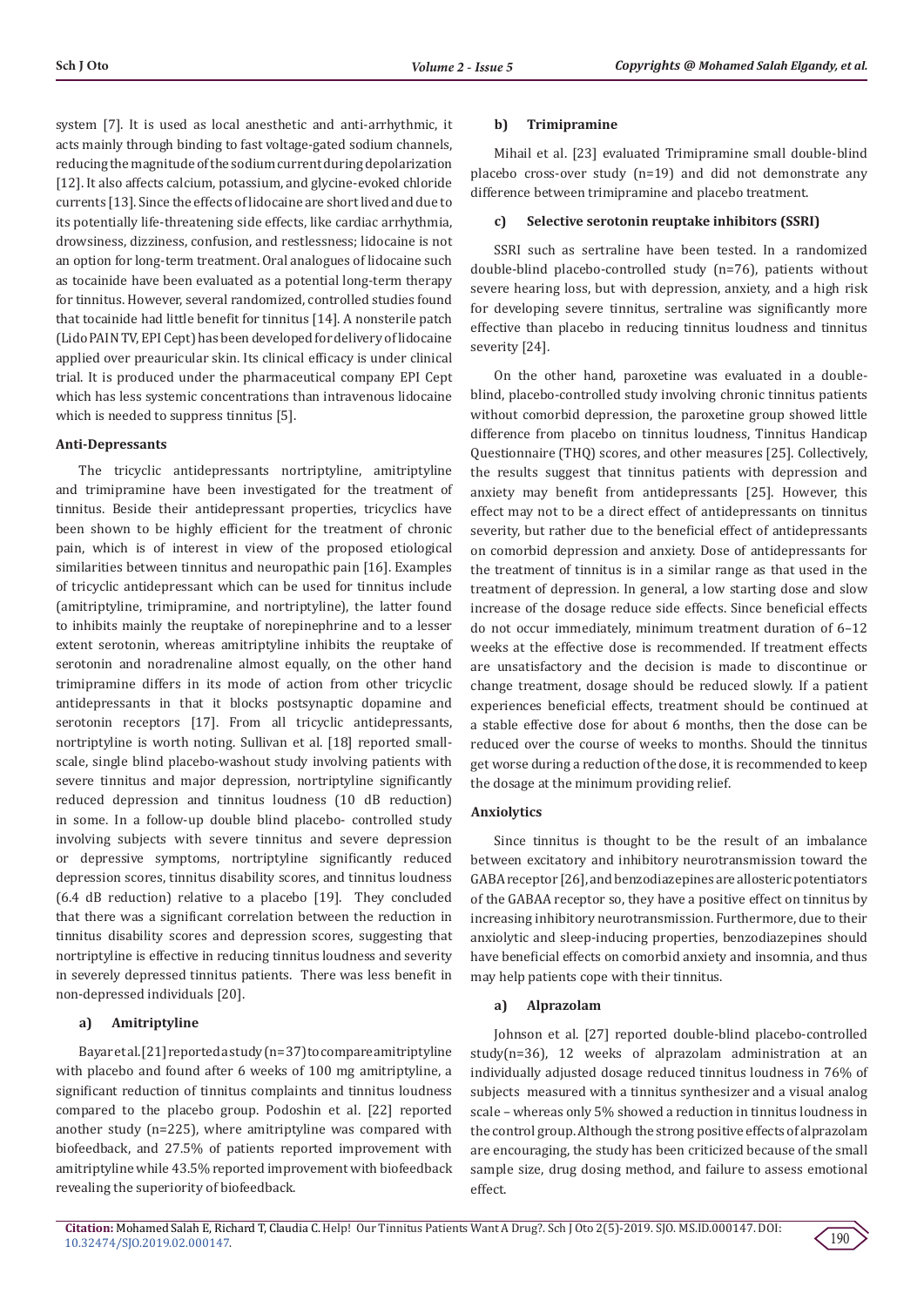#### **b) Clonazepam**

Bahmad et al. [28] Stated in their retrospective study of medical records from over 30patients taking clonazepam (0.5–1 mg/day, 60–180 days) for vestibular or cochleovestibular disorders, that 32% of patients reported an improvement in their tinnitus. Due to their immediate effects, short-acting benzodiazepines such as lorazepam or alprazolam are widely used for acute treatment of anxiety, agitation, and insomnia, symptoms that frequently occur with tinnitus. The longer acting clonazepam provides some relief in a considerable subgroup of patients. The use of benzodiazepines should be restricted to short periods of time due to the risk of drug dependency. Moreover, caution is warranted since protracted tinnitus has been reported after discontinuation of benzodiazepines [29].

#### **Anticonvulsants**

Anticonvulsants are increasingly used in the treatment of several non-epileptic conditions, including various psychiatric disorders and pain syndromes [30]. Some of them have also been investigated for the treatment of tinnitus. As this anticonvulsant act on voltage gated Sodium and calcium channels, and on synaptic transmission mainly mediated by gamma amino butyric acid type A (GABAA) receptors [31] with resultant reduction in neuronal excitability, thus they should be beneficial for the treatment of tinnitus.

#### **a) Carbamazepine**

Carbamazepine binds to voltage-gated sodium channels and stabilizes the sodium inactivation state, thereby reducing neural firing [32], it had been investigated for tinnitus and results were mixed. Based on the assumption that carbamazepine resembles lidocaine in its mechanism of action, studies investigated the effect of carbamazepine in tinnitus patients who previously had responded to intravenous lidocaine [33]. About half of these patients had a positive response to carbamazepine (600–1,000 mg daily). A significant benefit from carbamazepine has been reported for a rare group of patients who have intermittent tinnitus that sounds like a typewriter, popcorn, or ear clicking, and which is caused by a neurovascular conflict [34].

#### **b) Gabapentin**

The anticonvulsant gabapentin acts on voltage gated calcium channels and is also used for the treatment of seizures, neuropathic pain, and migraine [35]. Results with gabapentin for the treatment of tinnitus are contradictory; one controlled trial (n=39) has shown a significant improvement in tinnitus annoyance and loudness for a subgroup of participants with tinnitus related to acoustic trauma [36], other study (n=76) did not detect any improvement in tinnitus handicap, but did report a significant improvement in tinnitus annoyance when compared to placebo [37].

#### **Anti-Glutamatergic Agents**

Glutamate receptor antagonists have been tried in tinnitus sufferers. The rationale behind it is that imbalance between inhibitory versus excitatory neurotransmission which was

observed in several regions of the auditory pathway in tinnitus development thus blocking glutamatergic neurotransmission could also exert neuro protectant effects [38].

#### **a) Caroverine**

Caroverine, a spasmolytic drug, which is an antagonist of non-N-methyl-D-aspartate (NMDA) and NMDA glutamate receptors [39], has been investigated in patients with putative cochlear tinnitus. Patients were randomized to receive either caroverine (I.V., maximum dose 160 mg) or placebo. Within the caroverine group, 63% showed a reduction in loudness immediately after treatment and 43 % still showed improvement one week later, whereas there was no improvement in the placebo group [40].

#### **b) Acamprosate**

Acamprosate is non-selective NMDA receptor which had been tried in a double-blind study (n=50), Patients received placebo or acamprosate (333 mg, three times per day) and rated the loudness and annoyance of their tinnitus before and at monthly intervals of treatment. Acamprosate had no beneficial effects after 30 days of treatment, a modest benefit at 60 days, and a significant effect at 90 days. Approximately 87% of the subjects in the acamprosate group showed some improvement, including three subjects in which tinnitus disappeared, compared to 44% in the placebo group [41]. This study has not been published but the main author said it had no effect on tinnitus. A larger clinical trial is currently underway to analyze the encouraging results from this preliminary study [\(http://clinicaltrials.gov/ct2/show/NCT00596531](http://clinicaltrials.gov/ct2/show/NCT00596531)).

#### **Dopaminergic–Antidopaminergic Drugs**

Dopaminergic pathways in limbic and prefrontal areas found to be involved in mediating emotional aspects of tinnitus so both dopaminergic and antidopaminergic drugs have been proposed for treating tinnitus.

#### **a) Sulpiride**

An antipsychotic drug that selectively blocks dopamineD2 receptors [42], significantly reduced subjective ratings of tinnitus and tinnitus visual analogue scores in one double-blind, placebocontrolled study. Further studies investigated combinations of sulpiride with melatonin, A prospective, randomized, doubleblinded, placebo-controlled study was done (n=120) patients consulted for subjective tinnitus. They were included randomly in four groups of 30. One group took sulpiride (50 mg/8 h) alone, the second group took melatonin (3 mg/24 h), the third group took the same doses of sulpiride (50 mg/8 h) plus melatonin (3 mg/24 h), and the fourth group took placebo (lactose 50 mg/8 h), all for 1 month, Subjective grading of tinnitus perception and a visual analogue scale (0-10) were done for evaluation of results. Based on the subjective grading, tinnitus perception diminished by 56% in patients treated with sulpiride, by 40% in patients treated with melatonin, by 81% in patients treated with sulpiride plus melatonin, and by 22% in patients treated with placebo, concluding that Sulpiride and melatonin reduce tinnitus perception, decreasing dopamine activity. The tinnitus auditor-limbic dopaminergic pathway has broad therapeutic implications [43].

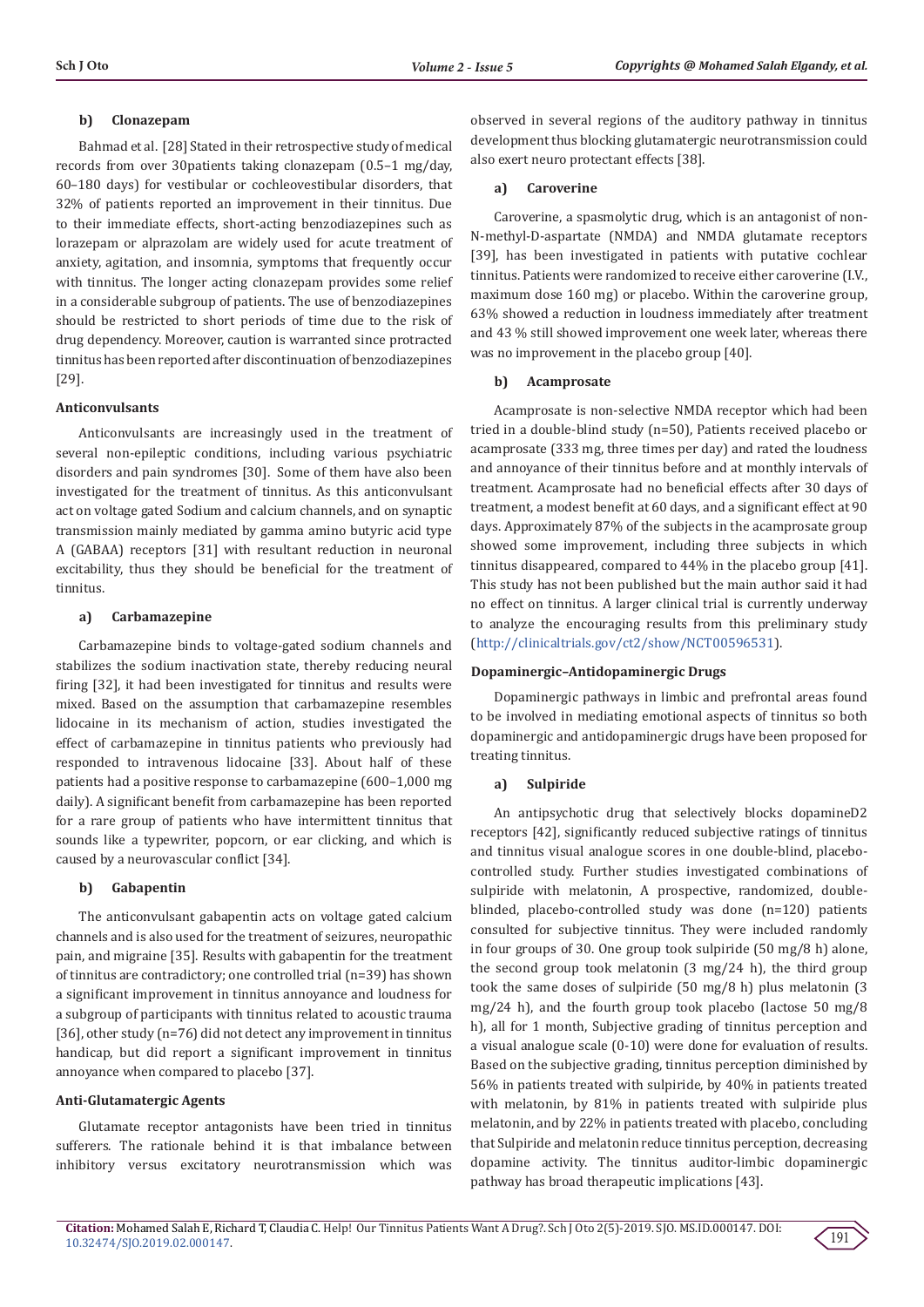## **b) Piribedil**

Piribedil was investigated recently in a double-blind placebocontrolled cross-over study (n=56). Results showed that piribedil was not superior to placebo; however, a post-hoc analysis suggested that a subgroup of patients with specific findings in electrocochleography may benefit from piribedil [44].

## **Other drugs**

**a) Misoprostol:** is a synthetic prostaglandin E1 analogue which is primarily used to prevent gastric ulcers induced by non-steroidal anti-inflammatory drugs [45]. In a small, placebocontrolled cross-over study, tinnitus severity improved in 33% of subjects during misoprostol treatment (escalating to 800 mg/day), while none improved with placebo [46]. A subsequent double-blind placebo-controlled study (n=40) has shown a significant reduction of tinnitus loudness with misoprostol treatment, but no differences in subjective measures of tinnitus severity [47]. A further study has shown efficacy of misoprostol in the treatment for chronic tinnitus in hypertensive and/or diabetic patients [48].

**b)** Cyclandelate, a vasodilator used in the treatment of cerebrovascular and peripheral vascular disorders, that is believed to act by blocking calcium influx [49], has been investigated for the treatment of tinnitus based on the assumption that some forms of tinnitus may arise from cerebrovascular insufficiency. In an open multicentric clinical trial of patients with tinnitus, vertigo, and visual disturbances, 90-day treatment with cyclandelate reduced the severity and frequency of these symptoms with minimal side effects [50]. However, in a subsequent placebo-controlled double-blind study, cyclandelate did not significantly change audiometric measures of tinnitus loudness and pitch and caused side effects in many patients [51].

**c)** Furosemide is a loop inhibiting diuretic used to treat congestive heart failure and edema; it inhibits the Na-K-2Cl cotransporter [52], which is expressed in the inner ear as well as in the brain [53]. Furosemide has been proposed as a treatment for tinnitus of cochlear origin because it strongly suppresses the endolymphatic potential and other cochlear responses [54]. In one study, approximately 50% of patients reported a reduction of tinnitus symptoms following intravenous furosemide treatment. Furosemide has also been found to suppress tinnitus in approximately 40% of patients with Meniere's disease [55]. In contrast to these positive findings, high doses of furosemide have also been found to induce temporary hearing loss and tinnitus [56].

**d)** Nimodipine, a calcium antagonist, which crosses the blood - brain barrier and blocks L-type calcium channels [57], is primarily used in the treatment of subarachnoid hemorrhage. Pilot studies also suggest beneficial effects in mood disorders [58]. In animal studies nimodipine significantly reduced tinnitus related behavior caused by high doses of quinine or sodium salicylate [59]. The first open clinical trial suggested positive effects of nimodipine on tinnitus in some patients [60]. However, these results could not be confirmed in a second open clinical trial [61].

**e)** Cyclobenzaprine a centrally acting muscle relaxant with pharmacological properties similar to amitriptyline, used in the management of fibromyalgia, low back pain, neck pain and temporomandibular disorders. Two open preliminary studies evaluated the action of cyclobenzaprine in the treatment of tinnitus have shown evidences that this drug presents a clear action in reducing tinnitus magnitude as well as in tinnitus discomfort [62,63]. Another study conducted in animal model found that cyclobenzaprine was effective in the transient suppression of noise-induced tinnitus in rats. Cyclobenzaprine is a promising drug to treat tinnitus and preliminary results need to be validated in controlled clinical trials [64].

**f)** Other drugs that have been tested with either limited efficacy or are in need of further controlled trials include the HMG-CoA reductase atorvastatin [65], betahistine [66], Deanxit [67], oxytocin [68], naltrexone [69], ondansetron [70], the phosphodiesterase inhibitors cilostazol [71]and cannabinoids [72].

## **Drugs in the pipeline for patients with tinnitus**

**a) Neramexane:** acts as a non-competitive, voltage dependent NMDA antagonist and also blocks α9α10 nicotinic cholinergic receptors which are expressed on hair cells in the inner ear [73]. After obtaining positive results from a Phase II trial. (http://clinicaltrials.gov/ct2/show/NCT00405886), Merz Pharmaceuticals is currently conducting Phase III multicenter clinical trials to determine the efficacy, safety and tolerability of Neramexane for treating tinnitus.

**b) LidoPAIN TV:** is a non-sterile patch delivering lidocaine, which is applied to the periauricular skin region. According to the company's web page, it demonstrated efficacy in a clinical proof of- concept study and has been in phase II trials for tinnitus [15].

**c) SPI-1005:** contains ebselen which acts as an antioxidant by stimulating glutathione peroxidase. It has completed a phase I trial and phase II trials are planned for the treatment of noiseinduced hearing loss and tinnitus [9].

**d) AM 101:** is an NMDA antagonist, which is applied topically to the cochlea by round window Injection for the treatment of acute tinnitus. In a randomized, double-blind placebocontrolled German Phase I/II trial in 24 patients with acute tinnitus following noise trauma or sudden deafness, single-dose AM-101 intratympanic injection was well tolerated. It also had a positive effect on tinnitus loudness. Currently a double-blind, randomized, placebo-controlled Phase II trial with cochlear application of AM-101 is being carried out. The study involves patients with acute (<3 months) noise-induced tinnitus that

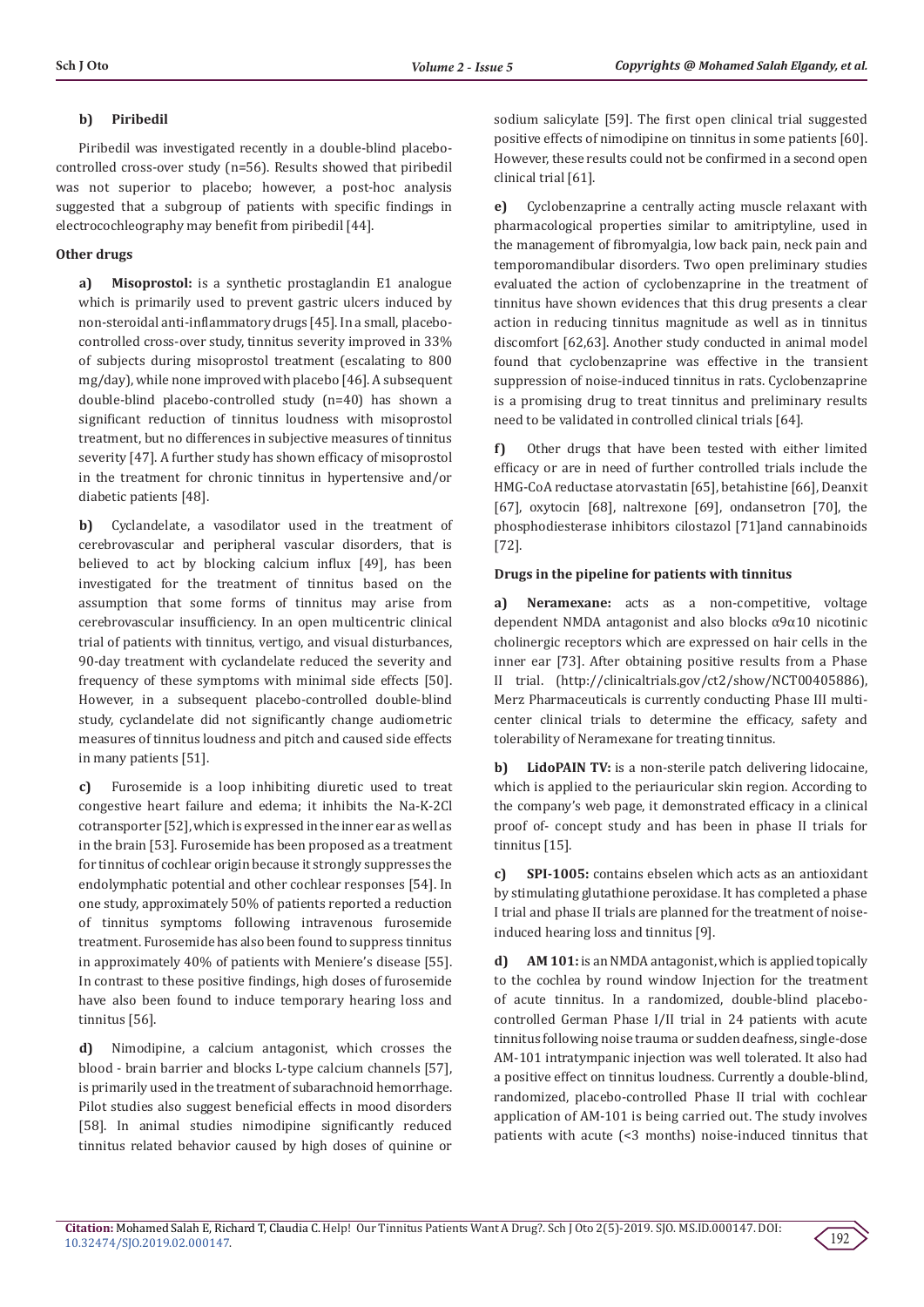have not responded to glucocorticoid treatment. The same company has also a second compound under development (AM-102). This compound is of unidentified pharmacologic activity and is also delivered by intratympanic application. It is currently in preclinical test [9].

**e) Vestipitant:** is a novel antagonist of the neurokinin-1 (NK-1) receptor which binds substance P. Neurokinin receptors are present in the inner ear and therefore represent a potential therapeutic target for tinnitus [74]. Vestipitant and

**Table 1:** Drugs under development for tinnitus.

the combination of vestipitant and paroxetine are currently undergoing a phase II clinical trial for the treatment of tinnitus [75].

**f) EGb-761:** is a concentrated extract of Ginkgo biloba, enriched in flavonoids and terpenes, which has a broad spectrum of pharmacologic actions, including a free-radical scavenger effect and which has shown efficacy for tinnitus in a phase I trial (Table 1).

| Compound    | <b>Indications</b>                                                     | <b>Stage of Development</b> | <b>Mechanism of Action</b>                                                       |
|-------------|------------------------------------------------------------------------|-----------------------------|----------------------------------------------------------------------------------|
| Neramexane  | Tinnitus, Alzheimer's and pain                                         | Phase III                   | NMDA antagonist, block $\alpha$ 9 $\alpha$ 10 nicotinic<br>cholinergic receptors |
| LidoPAIN TV | Tinnitus and vertigo                                                   | Phase II                    | Local anesthesia of preauricular nerve<br>ending                                 |
| SPI-1005    | Prevention and treatment of noise induced<br>hearing loss and tinnitus | Phase II                    | Antioxidant                                                                      |
| AM 101      | Tinnitus and hearing loss                                              | Phase II                    | NMDA antagonist                                                                  |
| AM-102      | Tinnitus and hearing loss                                              | Preclinical                 | Unidentified mechanism of action                                                 |
| Vestipitant | Depression, tinnitus and anxiety                                       | Phase II                    | Neurokinin -1 receptor antagonist and<br>serotonin re- uptake inhibitor          |
| EGb-761     | Cognitive disorders, Alzheimer, vertigo and<br>tinnitus                | Phase I                     | Free radical scavenger                                                           |

# **Conclusion**

The use of drugs to treat tinnitus is widespread. Some subjects report benefits from drugs, while others do not. There is likely a placebo effect influencing those results. It is also noteworthy that many patients develop side effects. Patients using drugs might not be aware of the side effects, even though warnings might be present on labels. Tyler et al. [76] stated that there are many subgroups of tinnitus and it might be that different drugs help some subtypes tinnitus sufferers, but not all tinnitus sufferers. Despite the huge potential market, we still lack approved pharmacological treatments for tinnitus. Despite the significant unmet clinical need for a safe and effective drug targeting tinnitus relief, there is currently no single FDA approved drug on the market. The empirical approach, in combination with new developments in information technology such as the advent of big data approaches in medicine, might facilitate the identification of promising drugs. We have also stressed the importance of examining individual results.

## **References**

- 1. [Stouffer JL, Tyler RS \(1990\) Characterization of tinnitus by tinnitus](https://www.ncbi.nlm.nih.gov/pubmed/2381186)  [patients. Journal of Speech and Hearing Disorders 55\(3\): 439-453.](https://www.ncbi.nlm.nih.gov/pubmed/2381186)
- 2. [Henry JA, Dennis KC, Schechter MA \(2005\) General review of tinnitus:](https://www.ncbi.nlm.nih.gov/pubmed/16411806)  [prevalence, mechanisms, effects, and management. Journal of speech,](https://www.ncbi.nlm.nih.gov/pubmed/16411806)  [language, and hearing research 48\(5\): 1204-1235.](https://www.ncbi.nlm.nih.gov/pubmed/16411806)
- 3. [Tyler R, Ji H, Perreau H, Witt S, Noble W, et al. \(2014\) Development and](https://www.ncbi.nlm.nih.gov/pubmed/24811293)  [validation of the Tinnitus Primary Function Questionnaire. American](https://www.ncbi.nlm.nih.gov/pubmed/24811293)  [Journal of Audiology 23\(3\): 260-272.](https://www.ncbi.nlm.nih.gov/pubmed/24811293)
- 4. [Tyler RS \(2006a\) Neurophysiological models, psychological models, and](http://www.thieme.com/media/samples/pubid1015858858.pdf)  [treatments for tinnitus. In RS Tyler \(Ed.\), Tinnitus treatment: Clinical](http://www.thieme.com/media/samples/pubid1015858858.pdf)  [protocols Thieme, New York, NY, pp. 1-22.](http://www.thieme.com/media/samples/pubid1015858858.pdf)
- 5. [Dauman R, Tyler RS \(1992\) Some considerations on the classification](https://www.researchgate.net/publication/312468345_Some_considerations_on_the_classification_of_tinnitus) [of tinnitus. In JM Aran, R Dauman \(Eds.\), Proceedings of the fourth](https://www.researchgate.net/publication/312468345_Some_considerations_on_the_classification_of_tinnitus) [International Tinnitus Seminar. Amsterdam, The Netherlands: Kugler](https://www.researchgate.net/publication/312468345_Some_considerations_on_the_classification_of_tinnitus) [Publications, pp. 225-229.](https://www.researchgate.net/publication/312468345_Some_considerations_on_the_classification_of_tinnitus)
- 6. [Tyler RS \(2012\) Patient preferences and willingness to pay for tinnitus](https://www.ncbi.nlm.nih.gov/pubmed/22353680) [treatment. Journal of the American Academy of Audiology 23\(2\): 115-](https://www.ncbi.nlm.nih.gov/pubmed/22353680) [125.](https://www.ncbi.nlm.nih.gov/pubmed/22353680)
- 7. [Baguley DM, Jones S, Wilkins I, Axon PR, Moffat DA \(2005\) The](https://www.ncbi.nlm.nih.gov/pubmed/15793400) [inhibitory effect of intravenous lidocaine infusion on tinnitus after](https://www.ncbi.nlm.nih.gov/pubmed/15793400) [trans labyrinthine removal of vestibular schwannoma: a double-blind,](https://www.ncbi.nlm.nih.gov/pubmed/15793400) [placebo-controlled, crossover study. Otol Neurotol 26\(2\): 169-176.](https://www.ncbi.nlm.nih.gov/pubmed/15793400)
- 8. [Nagler SM \(2003\) Tinnitus: A patient's perspective. Otolaryngol Clin](https://www.ncbi.nlm.nih.gov/pubmed/12856293) [North Am 36: 235-238.](https://www.ncbi.nlm.nih.gov/pubmed/12856293)
- 9. [Langguth B, Salvi R, Elgoyhen AB \(2009\) Emerging pharmacotherapy of](https://www.ncbi.nlm.nih.gov/pubmed/19712015) [tinnitus. Expert Opin Emerg Drugs 14\(4\): 687-702.](https://www.ncbi.nlm.nih.gov/pubmed/19712015)
- 10. Barany R (1935) Influencing the buzz through intravenously injected local anesthetics. Acta Otolarngologica 23: 201-203.
- 11. [Trellakis S, Benzenberg D, Urban BW, Friederich P \(2006\) Differential](https://www.ncbi.nlm.nih.gov/pubmed/16371858) [lidocaine sensitivity of human voltage-gated potassium channels](https://www.ncbi.nlm.nih.gov/pubmed/16371858) [relevant to the auditory system. Otol Neurotol 27\(1\): 117-123.](https://www.ncbi.nlm.nih.gov/pubmed/16371858)
- 12. [Lenkowski PW, Shah BS, Dinn AE, Lee K, Patel MK \(2003\) Lidocaine](https://www.ncbi.nlm.nih.gov/pubmed/12706451) [block of neonatal Nav1.3 is differentially modulated by co-expression of](https://www.ncbi.nlm.nih.gov/pubmed/12706451) [beta1 and beta3 subunits. Eur J Pharmacol 467\(1-3\): 23-30.](https://www.ncbi.nlm.nih.gov/pubmed/12706451)
- 13. [Josephson IR \(1988\) Lidocaine blocks Na, Ca and K currents of chick](https://www.ncbi.nlm.nih.gov/pubmed/2459400) [ventricular myocytes. J Mol Cell Cardiol 20\(7\): 593-604.](https://www.ncbi.nlm.nih.gov/pubmed/2459400)
- 14. [Lenarz T \(1986\) Treatment of tinnitus with lidocaine and tocainide.](https://www.ncbi.nlm.nih.gov/pubmed/3107115) [Scand Audiol 26: 49-51.](https://www.ncbi.nlm.nih.gov/pubmed/3107115)
- 15. [Santosh Kumar Swain, Saumyadarshan Nayak, Jayprakash Russel Ravan,](https://www.sciencedirect.com/science/article/pii/S0929664615003848) [Mahesh Chandra Sah \(2016\) Tinnitus and its current treatment–Still](https://www.sciencedirect.com/science/article/pii/S0929664615003848) [an enigma in medicine. Journal of the Formosan Medical Association](https://www.sciencedirect.com/science/article/pii/S0929664615003848) [115\(3\): 139-144.](https://www.sciencedirect.com/science/article/pii/S0929664615003848)

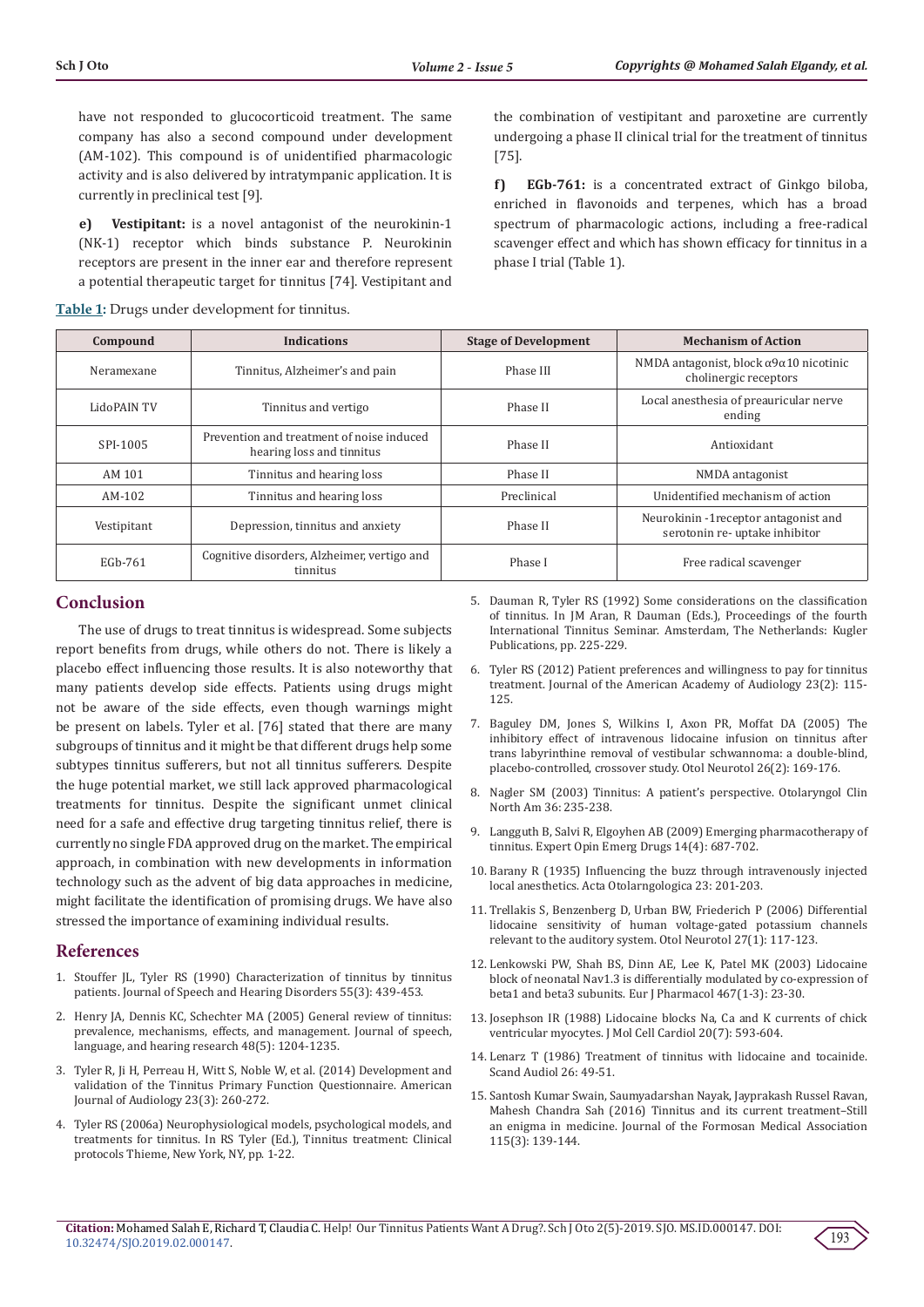- 16. [Moller AR \(2000\) Similarities between severe tinnitus and chronic pain.](https://www.ncbi.nlm.nih.gov/pubmed/10755808)  [J Am Acad Audiol 11: 115-124.](https://www.ncbi.nlm.nih.gov/pubmed/10755808)
- 17. [Gross G, Xin X, Gastpar M \(1991\) Trimipramine: pharmacological](https://www.ncbi.nlm.nih.gov/pubmed/1663593)  [reevaluation and comparison with clozapine. Neuropharmacology](https://www.ncbi.nlm.nih.gov/pubmed/1663593)  [30\(11\): 1159-1166.](https://www.ncbi.nlm.nih.gov/pubmed/1663593)
- 18. [Sullivan MD, RA Dobie, CS Sakai et al \(1989\) Treatment of depressed](https://www.ncbi.nlm.nih.gov/pubmed/2817678)  [tinnitus patients with nortriptyline. Ann oto Rhinol Laryngol 98: 867-](https://www.ncbi.nlm.nih.gov/pubmed/2817678) [872.](https://www.ncbi.nlm.nih.gov/pubmed/2817678)
- 19. [Sullivan M, W Katon, J Russo et al \(1993\) A randomized trial of](https://www.ncbi.nlm.nih.gov/pubmed/8215728)  [nortriptyline for severe chronic tinnitus. Effects on depression, disability,](https://www.ncbi.nlm.nih.gov/pubmed/8215728)  [and tinnitus symptoms. Arch Intern Med 153: 2251-2259.](https://www.ncbi.nlm.nih.gov/pubmed/8215728)
- 20. [Katon W, M Sullivan, J Russo, R Dobie, C Sakai \(1993\) Depressive](https://www.ncbi.nlm.nih.gov/pubmed/8509525)  [symptoms and measures of disability: a prospective study. J Affect](https://www.ncbi.nlm.nih.gov/pubmed/8509525)  [Disord 27: 245-254.](https://www.ncbi.nlm.nih.gov/pubmed/8509525)
- 21. [Bayar N, B Boke, E Turan, E Belgin \(2001\) Efficacy of amitriptyline in the](https://www.ncbi.nlm.nih.gov/pubmed/11771024)  [treatment of subjective tinnitus. J Otolaryngol 30: 300-303.](https://www.ncbi.nlm.nih.gov/pubmed/11771024)
- 22. [Podoshin L, Y Ben David, M Fradis, S Malatskey, H Hafner \(1995\)](https://www.ncbi.nlm.nih.gov/pubmed/10753321)  [Idiopathic subjective tinnitus treated by amitriptyline hydrochloride/](https://www.ncbi.nlm.nih.gov/pubmed/10753321)  [biofeedback. Int. Tinnitus J 1: 54-60.](https://www.ncbi.nlm.nih.gov/pubmed/10753321)
- 23. [Mihail RC, JM Crowley, BE Walden et al \(1988\) The tricyclic trimipramine](https://www.ncbi.nlm.nih.gov/pubmed/3355041)  [in the treatment of subjective tinnitus. Ann Otol Rhinol Laryngol 97:](https://www.ncbi.nlm.nih.gov/pubmed/3355041)  [120-123.](https://www.ncbi.nlm.nih.gov/pubmed/3355041)
- 24. [Zoger S, J Svedlund and KM Holgers \(2006\) The effects of sertraline](https://www.ncbi.nlm.nih.gov/pubmed/16415703)  [on severe tinnitus suffering--a randomized, double- blind, placebo](https://www.ncbi.nlm.nih.gov/pubmed/16415703)[controlled study. J Clin Psychopharmacol 26: 32-39.](https://www.ncbi.nlm.nih.gov/pubmed/16415703)
- 25. [Robinson S \(2007\) Antidepressants for treatment of tinnitus. Prog Brain](https://www.ncbi.nlm.nih.gov/pubmed/17956790)  [Res 166: 263-271.](https://www.ncbi.nlm.nih.gov/pubmed/17956790)
- 26. [Eggermont JJ, LE Roberts \(2004\) The neuroscience of tinnitus. Trends](https://www.ncbi.nlm.nih.gov/pubmed/15474168)  [Neurosci 27: 676-682.](https://www.ncbi.nlm.nih.gov/pubmed/15474168)
- 27. [Johnson RM, R Brummett and A Schleuning \(1993\) Use of alprazolam](https://www.ncbi.nlm.nih.gov/pubmed/8343245)  [for relief of tinnitus. A double-blind study. Arch Otolaryngol Head Neck](https://www.ncbi.nlm.nih.gov/pubmed/8343245)  [Surg 119: 842-845.](https://www.ncbi.nlm.nih.gov/pubmed/8343245)
- 28. [Bahmad FM Jr, AR Venosa and CA Oliveira \(2006\) Benzodiazepines](https://www.ncbi.nlm.nih.gov/pubmed/17260879)  [and GABAergics in treating severe disabling tinnitus of predominantly](https://www.ncbi.nlm.nih.gov/pubmed/17260879)  [cochlear origin. Int. Tinnitus J 12: 140-144.](https://www.ncbi.nlm.nih.gov/pubmed/17260879)
- 29. [Busto U, L Fornazzari and CA Naranjo \(1988\) Protracted tinnitus after](https://www.ncbi.nlm.nih.gov/pubmed/2903182)  [discontinuation of long-term therapeutic use of benzodiazepines. J Clin](https://www.ncbi.nlm.nih.gov/pubmed/2903182)  [Psychopharmacol 8: 359-362.](https://www.ncbi.nlm.nih.gov/pubmed/2903182)
- 30. [Ettinger AB and CE Argoff \(2007\) Use of antiepileptic drugs for](https://www.ncbi.nlm.nih.gov/pubmed/17199018)  [nonepileptic conditions: psychiatric disorders and chronic pain. Neuro](https://www.ncbi.nlm.nih.gov/pubmed/17199018)  [therapeutics 4: 75-83.](https://www.ncbi.nlm.nih.gov/pubmed/17199018)
- 31. [Neligan A, SD Shorvon \(2009\) The history of status epilepticus and its](https://www.ncbi.nlm.nih.gov/pubmed/19298433)  [treatment. Epilepsia 50 Suppl 3: 56-68.](https://www.ncbi.nlm.nih.gov/pubmed/19298433)
- 32. [Catterall WA \(1999\) Molecular properties of brain sodium channels: an](https://www.ncbi.nlm.nih.gov/pubmed/10514834)  [important target for anticonvulsant drugs. Adv Neurol 79: 441-456.](https://www.ncbi.nlm.nih.gov/pubmed/10514834)
- 33. [Sanchez TG, AP Balbani, RS Bittar et al \(1999\) Lidocaine test in patients](https://www.ncbi.nlm.nih.gov/pubmed/10530736)  [with tinnitus: rationale of accomplishment and relation to the treatment](https://www.ncbi.nlm.nih.gov/pubmed/10530736)  [with carbamazepine. Auris Nasus Larynx 26: 411-417.](https://www.ncbi.nlm.nih.gov/pubmed/10530736)
- 34. [Levine RA \(2006\) Typewriter tinnitus: a carbamazepine responsive](https://www.ncbi.nlm.nih.gov/pubmed/16514262)  [syndrome related to auditory nerve vascular compression. ORL J](https://www.ncbi.nlm.nih.gov/pubmed/16514262)  [Otorhinolaryngol Relat Spec 68: 43-47.](https://www.ncbi.nlm.nih.gov/pubmed/16514262)
- 35. [Levendoglu F, CO Ogun, O Ozerbil, TC Oqun, H Uqurlu \(2004\) Gabapentin](https://www.ncbi.nlm.nih.gov/pubmed/15087796)  [is a first line drug for the treatment of neuropathic pain in spinal cord](https://www.ncbi.nlm.nih.gov/pubmed/15087796)  [injury. Spine 29: 743-751.](https://www.ncbi.nlm.nih.gov/pubmed/15087796)
- 36. [Bauer CA, TJ Brozoski \(2006\) Effect of gabapentin on the sensation and](https://www.ncbi.nlm.nih.gov/pubmed/16652071)  [impact of tinnitus. Laryngoscope 116: 675-681.](https://www.ncbi.nlm.nih.gov/pubmed/16652071)
- 37. [Witsell DL, MT Hannley, S Stinnet, DL Tucci \(2007\) Treatment of tinnitus](https://www.ncbi.nlm.nih.gov/pubmed/17106432)  [with gabapentin: a pilot study. Otol Neurotol 28: 11-15.](https://www.ncbi.nlm.nih.gov/pubmed/17106432)
- 38. [Eggermont JJ \(2007\) Pathophysiology of tinnitus. Prog Brain Res 166:](https://www.ncbi.nlm.nih.gov/pubmed/17956768) [19-35.](https://www.ncbi.nlm.nih.gov/pubmed/17956768)
- 39. [Ehrenberger K, Felix D \(1995\) Receptor pharmacological models for](https://www.ncbi.nlm.nih.gov/pubmed/7610812) [inner ear therapies with emphasis on glutamate receptors: a survey.](https://www.ncbi.nlm.nih.gov/pubmed/7610812) [Acta Otolaryngol 115: 236-40.](https://www.ncbi.nlm.nih.gov/pubmed/7610812)
- 40. [Denk DM, Heinzl H, Franz P, Ehrenberger K \(1997\) Caroverine in tinnitus](https://www.ncbi.nlm.nih.gov/pubmed/9442821) [treatment. A placebo-controlled blind study. Acta Otolaryngol 17\(6\):](https://www.ncbi.nlm.nih.gov/pubmed/9442821) [825-830.](https://www.ncbi.nlm.nih.gov/pubmed/9442821)
- 41. [Azevedo AA, RR Figueiredo \(2007\) Treatment of tinnitus with](https://www.ncbi.nlm.nih.gov/pubmed/17956791) [acamprosate. Prog Brain Res 166: 273-277.](https://www.ncbi.nlm.nih.gov/pubmed/17956791)
- 42. [Memo M, Battaini F, Spano PF, Trabucchi M \(1981\) Sulpiride and the](https://www.ncbi.nlm.nih.gov/pubmed/7315480) [role of dopaminergic receptor blockade in the antipsychotic activity of](https://www.ncbi.nlm.nih.gov/pubmed/7315480) [neuroleptics. Acta Psychiatr Scand 63\(4\): 314-324.](https://www.ncbi.nlm.nih.gov/pubmed/7315480)
- 43. [Lopez Gonzalez MA, Santiago AM, Esteban Ortega F \(2007\) Sulpiride and](https://www.ncbi.nlm.nih.gov/pubmed/17942035) [melatonin decrease tinnitus perception modulating the audito limbic](https://www.ncbi.nlm.nih.gov/pubmed/17942035) [dopaminergic pathway. J Otolaryngol 36\(4\): 213-219.](https://www.ncbi.nlm.nih.gov/pubmed/17942035)
- 44. [Azevedo AA, Langguth B, de Oliveira PM, Figueiredo RR \(2009\) Tinnitus](https://www.ncbi.nlm.nih.gov/pubmed/19574947) [treatment with piribedil guided by electrocochleography and acoustic](https://www.ncbi.nlm.nih.gov/pubmed/19574947) [oto emissions. Otol Neurotol 30\(5\): 676-680.](https://www.ncbi.nlm.nih.gov/pubmed/19574947)
- 45. [Lazzaroni M and GB Porro \(2009\) Management of NSAIDinduced](https://www.ncbi.nlm.nih.gov/pubmed/19192936) [gastrointestinal toxicity: focus on proton pump inhibitors. Drugs 69: 51-](https://www.ncbi.nlm.nih.gov/pubmed/19192936) [69.](https://www.ncbi.nlm.nih.gov/pubmed/19192936)
- 46. [Briner W, J House and M OLeary \(1993\) Synthetic prostaglandin E1](https://www.ncbi.nlm.nih.gov/pubmed/8499097) [misoprostol as a treatment for tinnitus. Arch Otolaryngol Head Neck](https://www.ncbi.nlm.nih.gov/pubmed/8499097) [Surg 119: 652-654.](https://www.ncbi.nlm.nih.gov/pubmed/8499097)
- 47. [Yilmaz I, B Akkuzu, O Cakmak, LN Ozluoglu \(2004\) Misoprostol in the](https://www.ncbi.nlm.nih.gov/pubmed/15138428) [treatment of tinnitus: a double-blind study. Otolaryngol Head Neck Surg](https://www.ncbi.nlm.nih.gov/pubmed/15138428) [130: 604-610.](https://www.ncbi.nlm.nih.gov/pubmed/15138428)
- 48. [Akkuzu B, I Yilmaz, O Cakmak et al \(2004\) Efficacy of misoprostol in the](https://www.ncbi.nlm.nih.gov/pubmed/15364356) [treatment of tinnitus in patients with diabetes and/or hypertension.](https://www.ncbi.nlm.nih.gov/pubmed/15364356) [Auris Nasus Larynx 31: 226-232.](https://www.ncbi.nlm.nih.gov/pubmed/15364356)
- 49. [Timmerman H \(1987\) Calcium modulation and clinical effect. Profile of](https://www.ncbi.nlm.nih.gov/pubmed/3622303) [cyclandelate. Drugs 33 \(Suppl 2\): 1-4.](https://www.ncbi.nlm.nih.gov/pubmed/3622303)
- 50. [Memin Y \(1987\) Perceived efficacy of cyclandelate in the treatment of](https://www.ncbi.nlm.nih.gov/pubmed/3497796) [cochleovestibular and retinal disturbances related to cerebrovascular](https://www.ncbi.nlm.nih.gov/pubmed/3497796) [insufficiency. A study in general practice comprising 2772 patients.](https://www.ncbi.nlm.nih.gov/pubmed/3497796) [Drugs 33\(Suppl 2\): 120-124.](https://www.ncbi.nlm.nih.gov/pubmed/3497796)
- 51. [Hester TO, G Theilman, W Green et al \(1998\) Cyclandelate in the](https://www.ncbi.nlm.nih.gov/pubmed/9527112) [management of tinnitus: a randomized, placebocontrolled study.](https://www.ncbi.nlm.nih.gov/pubmed/9527112) [Otolaryngol Head Neck Surg 118: 329-332.](https://www.ncbi.nlm.nih.gov/pubmed/9527112)
- 52. [Shiozaki A, Miyazaki H, Niisato N, Nakahari T, Iwasaki Y, et al. \(2006\)](https://www.ncbi.nlm.nih.gov/pubmed/17052386) [Furosemide, a blocker of Na+/K+/2Cl− cotransporter, diminishes](https://www.ncbi.nlm.nih.gov/pubmed/17052386) [proliferation of poorly differentiated human gastric cancer cells by](https://www.ncbi.nlm.nih.gov/pubmed/17052386) [affecting G0/G1 state. J Physiol Sci 56\(6\): 401-406.](https://www.ncbi.nlm.nih.gov/pubmed/17052386)
- 53. [Chen H, Sun D \(2005\) The role of Na-K-Cl co-transporter in cerebral](https://www.ncbi.nlm.nih.gov/pubmed/15845211) [ischemia. Neurol Res 27\(3\): 280-286.](https://www.ncbi.nlm.nih.gov/pubmed/15845211)
- 54. [Rybak LP, Morizono T \(1982\) Effect of furosemide upon endolymph](https://www.ncbi.nlm.nih.gov/pubmed/6286585) [potassium concentration. Hear Res 7\(2\): 223-231.](https://www.ncbi.nlm.nih.gov/pubmed/6286585)
- 55. [Futaki T, Kitahara M, Morimoto M \(1977\) A comparison of the furosemide](https://www.ncbi.nlm.nih.gov/pubmed/857600) [and glycerol tests for Meniere's disease. With special reference to the](https://www.ncbi.nlm.nih.gov/pubmed/857600) [bilateral lesion. Acta Otolaryngol 83\(3-4\): 272-278.](https://www.ncbi.nlm.nih.gov/pubmed/857600)
- 56. [Ho KM, Sheridan DJ \(2006\) Meta-analysis of frusemide to prevent or](https://www.ncbi.nlm.nih.gov/pubmed/16861256) [treat acute renal failure. BMJ 333\(7565\): 420.](https://www.ncbi.nlm.nih.gov/pubmed/16861256)
- 57. [Scriabine A, van den KW \(1988\) Pharmacology of nimodipine. A review.](https://www.ncbi.nlm.nih.gov/pubmed/3288065) [Ann N Y Acad Sci 522: 698-706.](https://www.ncbi.nlm.nih.gov/pubmed/3288065)
- 58. [Goodnick PJ \(1995\) Nimodipine treatment of rapid cycling bipolar](https://psycnet.apa.org/record/1995-44823-001) [disorder. J Clin Psychiatry 56\(7\): 330.](https://psycnet.apa.org/record/1995-44823-001)
- 59. [Jastreboff PJ, Brennan JF, Sasaki CT \(1991\) Quinine-induced tinnitus in](https://www.ncbi.nlm.nih.gov/pubmed/1910705) [rats. Arch Otolaryngol Head Neck Surg 117\(10\): 1162-1166.](https://www.ncbi.nlm.nih.gov/pubmed/1910705)